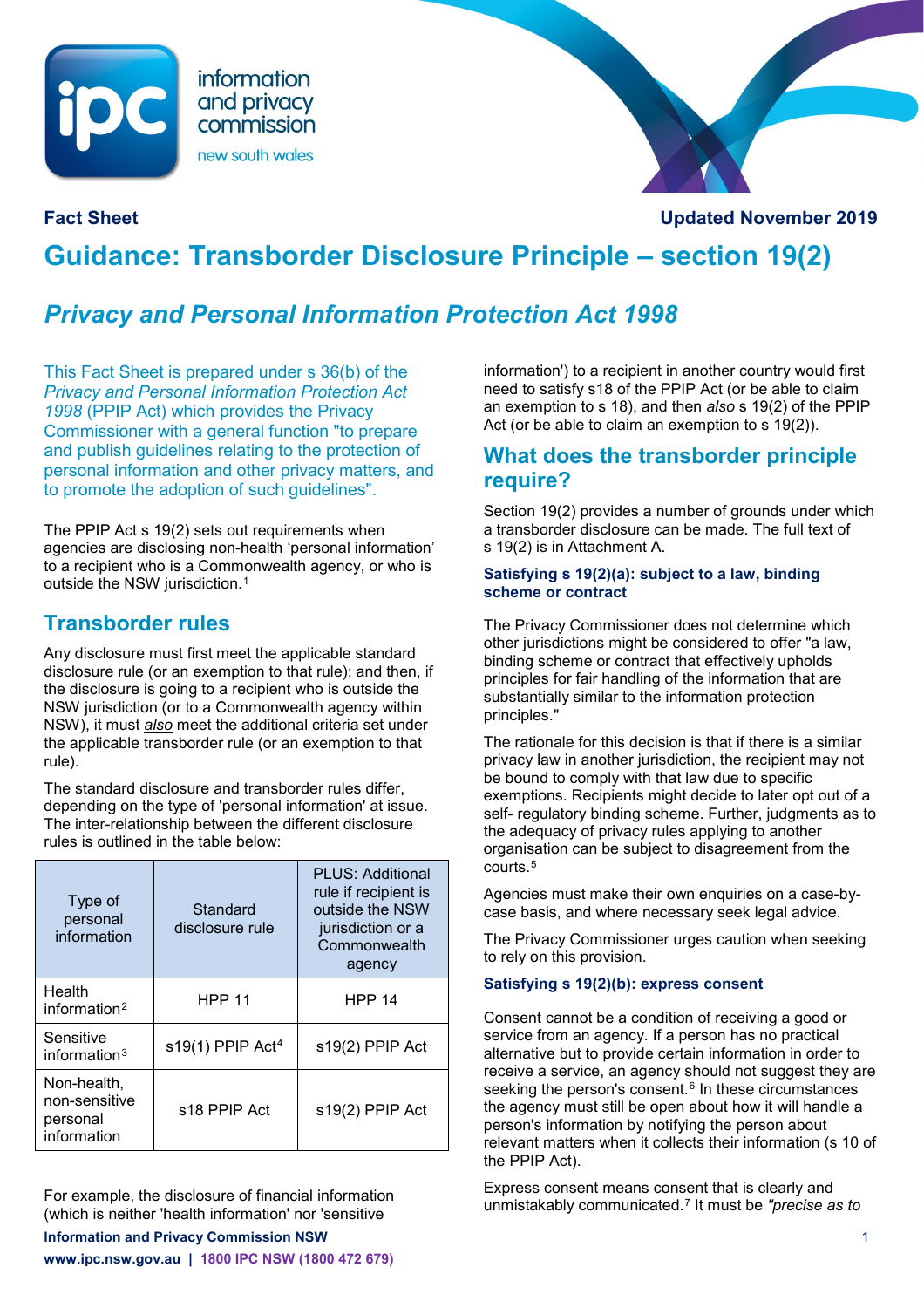*the kind and, possibly, the exact contents of the information to which the consent relates"*.[8](#page-2-7)

This provision requires the subject of the information to expressly consent to the disclosure being made *to a recipient in a jurisdiction outside NSW*. This is distinct from any consent obtained to make the disclosure in the first place (e.g. in order to comply with s 18). This would likely require the individual to first be warned that the recipient is outside the NSW jurisdiction, and might *not* be bound by privacy principles that could be enforced by the individual.

#### **Satisfying s 19(2)(c) or (d): necessary for a contract**

Even if the subject individual has entered into a contract with the agency which necessitates disclosure to a recipient who is outside the NSW jurisdiction, notice to the individual should have been provided under s 10 of the PPIP Act, prior to entering the contract, that such a disclosure is likely to take place.

#### **Satisfying s 19(2)(e): benefit the individual, but impracticable to obtain consent, and if notified would likely consent**

NCAT has found that 'impracticable' means "impossible in practice".[9](#page-2-8)

The fact that seeking consent is inconvenient or would involve some effort or expense is not of itself sufficient to warrant it 'impracticable'.

Some examples of where it might be impracticable to seek consent include if:

- the subject is deceased, or
- the age and / or volume of the information is such that it would be very difficult or even impossible ro track down all the individuals involved, or
- there are no current contact details for the individuals in question and there is insufficient information to get up-to-date contact details.[10](#page-2-9)

#### **Satisfying s 19(2)(f): necessary to lessen or prevent a serious and imminent threat**

This provision is to be narrowly construed, and only permitted in very limited circumstances.[11](#page-2-10)

Any threat must be both 'serious' and 'imminent'. A 'serious' threat could include a potentially life-threatening situation, or one that might result in an illness or injury without timely decision or action.<sup>[12](#page-2-11)</sup> 'Imminent' means "likely to occur at any moment; impending".[13](#page-2-12)

The proposed disclosure must also be 'necessary' to prevent the threat from being realised. The decision should be based on whether the proposed disclosure will lead to the intended outcome, that is, whether disclosure will lessen or prevent a serious threat.<sup>[14](#page-2-13)</sup>

#### **Satisfying s 19(2)(g): take reasonable steps**

Exactly what will constitute 'reasonable steps' will differ according to the nature of the personal information, the risk of harm to the individual if there is a breach, and the safeguards already offered by the recipient.

However, it is expected that at a minimum, this provision would require a public sector agency to enter into an enforceable contract with the recipient, with at least the following features:

- a requirement on the recipient to handle the personal information in accordance with the IPPs in relation to its collection, storage, use, disclosure and data retention
- a mechanism by which the public sector agency can enforce these terms against the recipient if necessary
- a mechanism for handling or referring privacy complaints
- a mechanism for handling data breaches, including notification to the agency, and
- a requirement on the recipient to bind any subcontractors to the same terms[.15](#page-2-14)

Additional steps that might be appropriate could include requiring the recipient to provide evidence to the agency of the way in which the recipient's personnel (and any sub-contractors) have been made aware of their privacy obligations, or the conduct of site visits or audits of the recipient's information handling practices.

#### **Satisfying s 19(2)(h): permitted or required by law**

This provision is similar in terms to the exemption found at s 25 of the PPIP Act If another NSW or Commonwealth statute, or the order of a court or tribunal such as a subpoena,<sup>[16](#page-2-15)</sup> specifically requires or authorises a disclosure to take place, that other law will override the general prohibition against disclosure in s 19(2).

### **What exemptions are there to the transborder principle?**

As with most of the IPPs, there are numerous exemptions to s 19(2). These may be found elsewhere in the PPIP Act, in the PPIP Regulation, in Privacy Codes of Practice, or in temporary public interest directions made by the Privacy Commissioner.

Examples include the 'other law' exemption at s 25 of the PPIP Act, and the research exemption at s 27B of the PPIP Act.

Note that there are some exemptions which relate only to s 18, or only to s 19(1), which will not assist in relation to s 19(2). Examples include the exemption relating to investigative agencies at s 24 of the PPIP Act, and the exemption relating to credit information at s 27C of the PPIP Act.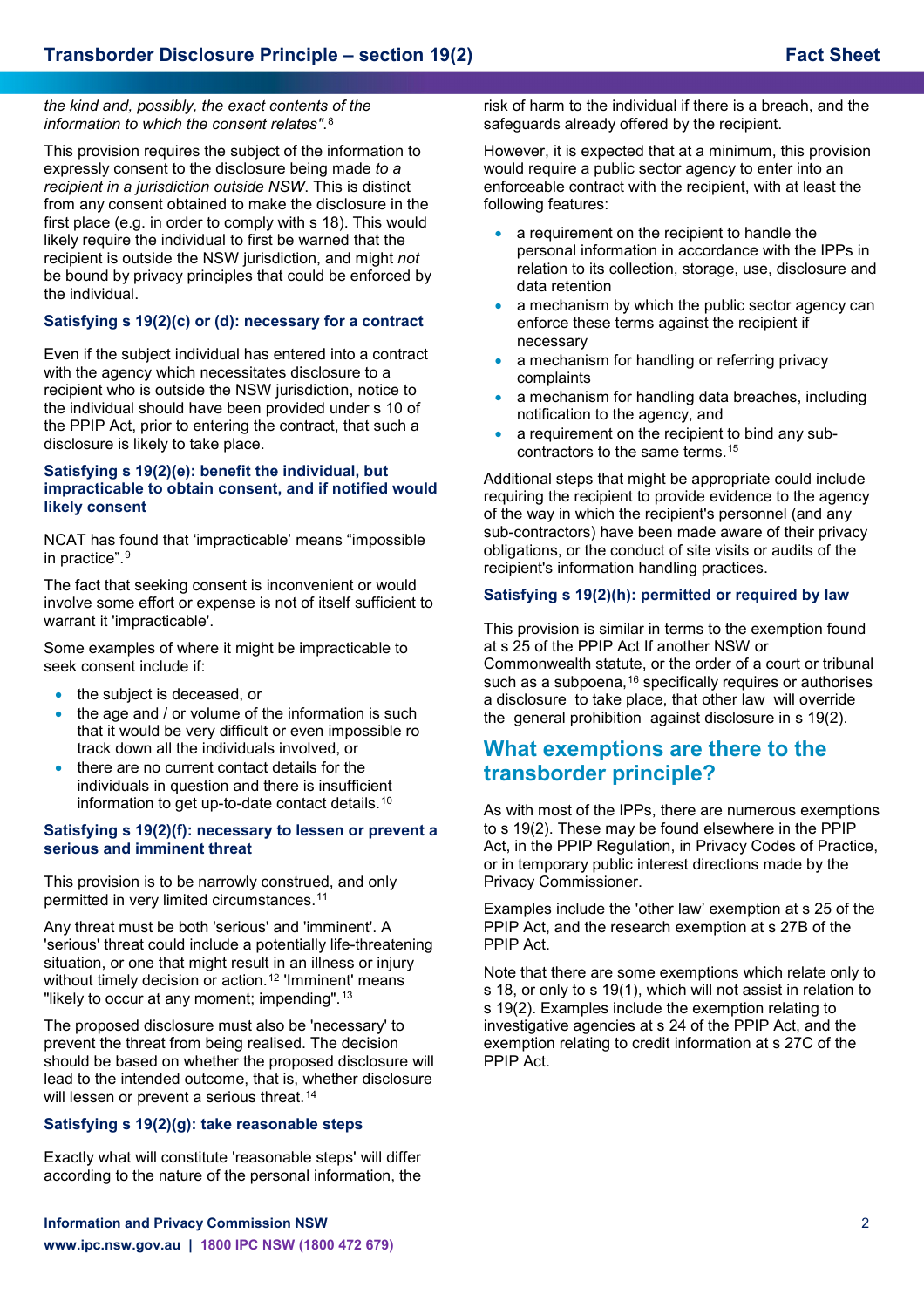### **Is outsourcing to a cloud storage provider affected by the transborder principle?**

The transborder rule only applies to *disclosure*, not *use*. The provision of personal information to a contracted cloud data storage provider may be considered a 'use', rather than a 'disclosure', so long as certain conditions are met.

In a discussion about privacy responsibilities when considering the use of cloud computing, the NSW Government *Cloud Policy* states:

<span id="page-2-0"></span>*"The collection, storage, access, use and disclosure of personal information is governed by PP/PA and HR/PA. Where the use of cloud computing requires the transmission or storage of personal information, including health information, agencies must ensure that their arrangements comply with relevant privacy and disclosure requirements. ...*

<span id="page-2-4"></span><span id="page-2-3"></span><span id="page-2-2"></span><span id="page-2-1"></span>*If an agency shares with or transfers personal information to a contracted cloud service provider and the cloud service provider simply holds the data and acts according to the instructions of the agency, then disclosure will not be considered to have occurred. If the cloud service provider uses the data provided for its own purposes, this may be unauthorised access, use, modification or disclosure".[17](#page-2-16) (emphasis added)*

<span id="page-2-5"></span>A similar view has been expressed by the Australian Privacy Commissioner, in the context of the equivalent federal 'transborder disclosure' privacy principle.[18](#page-2-17)

### <span id="page-2-6"></span>**As a general rule**

<span id="page-2-10"></span><span id="page-2-9"></span><span id="page-2-8"></span><span id="page-2-7"></span>When in doubt about its ability to comply with any of the other criteria set out in s 19(2), a public sector agency seeking to disclose non-health personal information to a Commonwealth agency, or to a recipient who is outside the NSW jurisdiction, should follow s 19(2)(g), and take reasonable steps to ensure that the information that it plans to disclose will not be held, used or disclosed by the recipient of the information inconsistently with the information protection principles.

<span id="page-2-12"></span><span id="page-2-11"></span>As noted above, the 'reasonable steps' would at least include contractual arrangements.

### <span id="page-2-13"></span>**Disclaimer**

<span id="page-2-14"></span>This document is intended as a guide for public sector agencies regulated by the *Privacy and Personal Information Protection Act 1998* (NSW) (the PPIP Act), as to the Privacy Commissioner's views on the interpretation of sections 18 and 19.

<span id="page-2-17"></span><span id="page-2-16"></span><span id="page-2-15"></span>This guide is not legally binding, and does not constitute legal advice. Agencies should also be guided by interpretations of the PPIP Act by the NSW Civil & Administrative Tribunal (NCAT) and higher courts, and by their own legal advice.

#### **For more information**

Contact the Information and Privacy Commission NSW (IPC):

| Freecall: | 1800 472 679           |
|-----------|------------------------|
| Email:    | ipcinfo@ipc.nsw.gov.au |
| Website:  | www.ipc.nsw.gov.au     |

*NOTE: The information in this fact sheet is to be used as a guide only. Legal advice should be sought in relation to individual circumstances.*

 $1$  It is the locationof the recipient, rather than where the disclosure occurs, that is the pertinent fact in determining whether this section applies; see *Bevege v Commissioner of Police, NSW Police Force* [2014] NSWCATAD 22.

<sup>2</sup> As defined at s.6 of the HRIP Act

i,

 $3$  Sensitive information is information about "an individual's ethnic or racial origin, political opinions, religious or philosophical beliefs, trade union membership or sexual activities"; see s.19(1) of the PPIP Act.

<sup>4</sup> Section 19(1) "overrides s.18(1)(c) if one of the categories of sensitive information mentioned in s 19(1) is in issue". *Director General, Department of Education and Training v MT* (GD) [2005] NSWADTAP 77 at [73].

<sup>5</sup> For a summary of the unravelling of the 'Safe Harbor' binding scheme, which had been relied on by multinational companies for the past 15 years to authorise transborder disclosures from the European Union to the United States, se[e http://www.theguardian.com/technology/2015/oct/06/safe](http://www.theguardian.com/technology/2015/oct/06/safe-harbour-european-court-declare-invalid-data-protection)[harbour-european-court-declare-invalid-data-protection,](http://www.theguardian.com/technology/2015/oct/06/safe-harbour-european-court-declare-invalid-data-protection) accessed 21 October 2019.

<sup>6</sup> Privacy NSW, *Best Practice Guide: Privacy and people with decisionmaking disabilities*, 2004, p.7.

<sup>7</sup> Privacy NSW, *Best Practice Guide: Privacy and people with decisionmaking disabilities*, 2004, p.10; see also Privacy NSW, *Handbook to Health Privacy*, 2004, part 1.3.

<sup>8</sup> Vice Chancellor, *Macquarie University v FM* (GD) [2003] NSWADTAP 43 at [97].

<sup>9</sup> *ALZ v WorkCover NSW* [2014] NSWCATAD 49.

<sup>10</sup> Privacy NSW, *Statutory Guidelines on Research*, 2004, pp.8-9.

<sup>11</sup> *MT v Director General, NSW Department of Education & Training* [2004] NSWADT 194 at [195].

<sup>12</sup> Information and Privacy Commission NSW, *Use and Disclosure of Genetic Information to a Patient's Genetic Relatives: Guidelines for organisations in NSW*, October 2014, p.4

<sup>13</sup> *FM v Vice Chancellor, Macquarie University* [2003] NSWADT 78 at [56].

<sup>14</sup> Information and Privacy Commission NSW, *Use and Disclosure of Genetic Information to a Patient's Genetic Relatives: Guidelines for organisations in NSW*, October 2014, p.4

<sup>15</sup> This expectation is in line with the Australian Privacy Commissioner's guidelines on interpreting the equivalent federal transborder disclosure provision; see Office of the Australian Information Commissioner, *Australian Privacy Principles guidelines*, Version 1.0, February 2014, para 8.15.

<sup>16</sup> *AYT v Sydney Local Health District* [2014] NSWCATAD 29.

<sup>17</sup> NSW Government, digital.nsw, *Cloud Policy*, April 2018, Version 2.1, p.8; available from

[https://www.digital.nsw.gov.au/sites/default/files/Cloud%20Policy%20%28for](https://www.digital.nsw.gov.au/sites/default/files/Cloud%20Policy%20%28for%20publication%29-%20April%202018.pdf) [%20publication%29-%20April%202018.pdf,](https://www.digital.nsw.gov.au/sites/default/files/Cloud%20Policy%20%28for%20publication%29-%20April%202018.pdf) accessed 13 November 2019.

<sup>18</sup> Office of the Australian Information Commissioner, *Australian Privacy Principles guidelines*, Version 1.0, February 2014, para 8.14.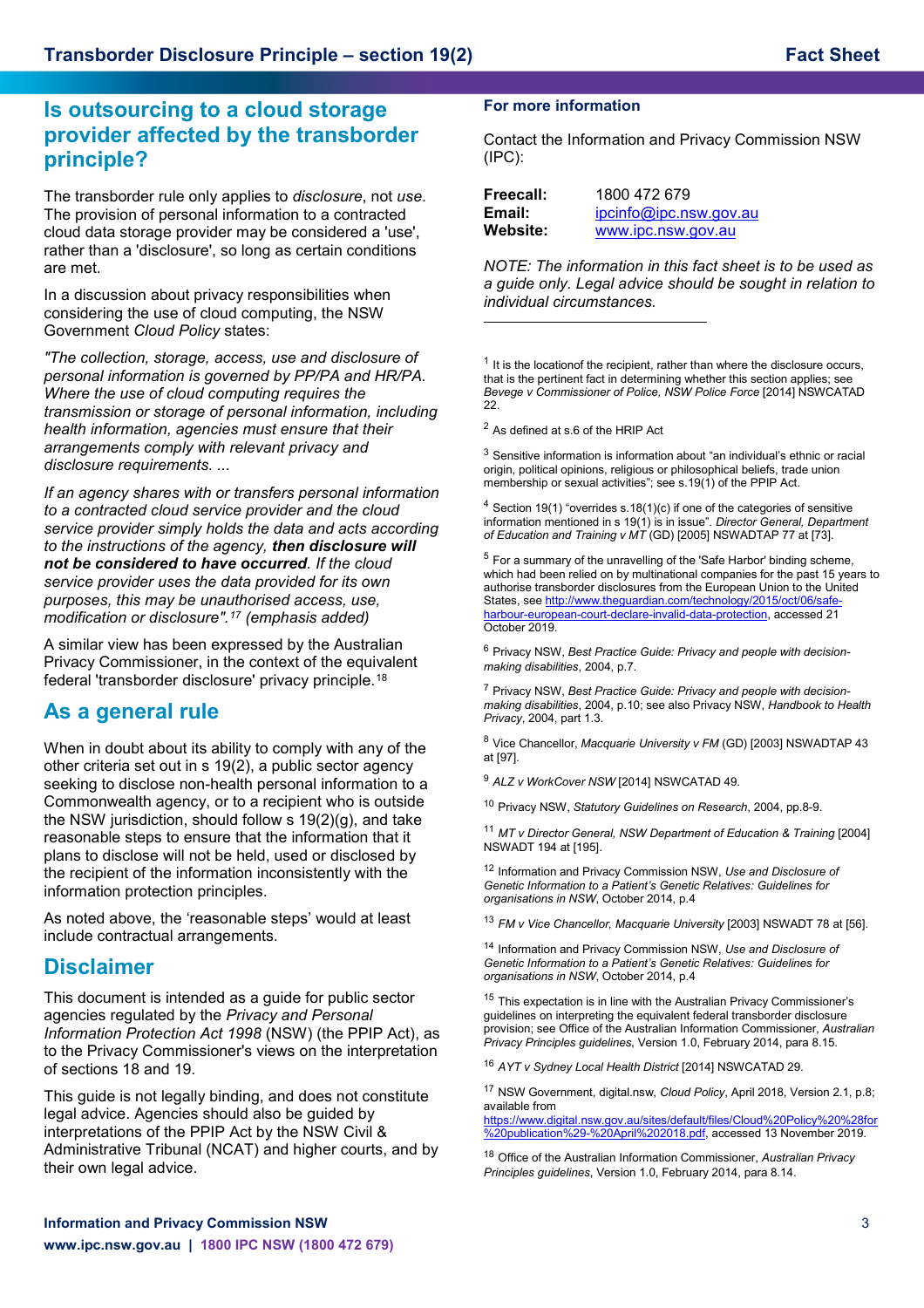## **Checklist: Transborder Disclosure Principle – s 19(2)**

Am I intending to disclose information outside the NSW jurisdiction?

No Yes

Section 18 Limits on disclosure of personal information applies.

↓ ↓ Does an exemption under s 19(2) apply to allow disclosure of the personal information?

↓

| Section                                                                                                                           | Question                                                                                                                                                                                                                                       | Things to consider in making decision:                                                                                                                                                                                                                                                                                                      |
|-----------------------------------------------------------------------------------------------------------------------------------|------------------------------------------------------------------------------------------------------------------------------------------------------------------------------------------------------------------------------------------------|---------------------------------------------------------------------------------------------------------------------------------------------------------------------------------------------------------------------------------------------------------------------------------------------------------------------------------------------|
| s 19(2)(a)<br>Is the intended recipient<br>subject to a law, binding<br>scheme or contract that<br>would be substantially similar | Is the recipient subject to a law or binding scheme?<br>Is the recipient bound by a privacy or data protection law that applies in<br>□<br>the jurisdiction of the recipient or subject to a scheme or privacy code<br>that is enforceable? OR |                                                                                                                                                                                                                                                                                                                                             |
|                                                                                                                                   | to NSW privacy laws?                                                                                                                                                                                                                           | Is the recipient exempt from complying, or is authorised not to comply,<br>⊔<br>with part, or all of the privacy or data protection law in the jurisdiction?                                                                                                                                                                                |
|                                                                                                                                   |                                                                                                                                                                                                                                                | Can the recipient opt out of the binding scheme without notice and<br>□<br>without returning or destroying the personal information?                                                                                                                                                                                                        |
|                                                                                                                                   |                                                                                                                                                                                                                                                | Is the law or scheme substantially similar?                                                                                                                                                                                                                                                                                                 |
|                                                                                                                                   |                                                                                                                                                                                                                                                | Does the law or binding scheme the recipient is subject to provide a<br>ப<br>comparable level of privacy protection as NSW privacy laws such as<br>comparable definition of personal information, rules regarding collection<br>and disclosure of personal information, right of access, etc? (the IPPs<br>useful baseline for this review) |
|                                                                                                                                   |                                                                                                                                                                                                                                                | Is the law or scheme enforceable?                                                                                                                                                                                                                                                                                                           |
|                                                                                                                                   |                                                                                                                                                                                                                                                | Is the privacy protection mechanism accessible to the individual whose<br>ப<br>information is being shared?                                                                                                                                                                                                                                 |
|                                                                                                                                   |                                                                                                                                                                                                                                                | Are NSW citizens able to enforce their rights in the jurisdiction?<br>□                                                                                                                                                                                                                                                                     |
|                                                                                                                                   |                                                                                                                                                                                                                                                | o What access to justice do NSW citizens have if their privacy is<br>breached in the recipient's jurisdiction?                                                                                                                                                                                                                              |
|                                                                                                                                   |                                                                                                                                                                                                                                                | $\circ$ Is there an equivalent of the NSW Civil and Administrative<br>Tribunal?                                                                                                                                                                                                                                                             |
|                                                                                                                                   |                                                                                                                                                                                                                                                | $\circ$ Do citizens from NSW have standing in the jurisdiction or is<br>residency a requirement?                                                                                                                                                                                                                                            |
|                                                                                                                                   | o What is the process for return or destruction of personal<br>information if the regime is no longer deemed equivalent?                                                                                                                       |                                                                                                                                                                                                                                                                                                                                             |
| s 19(2)(b)<br>the information?                                                                                                    | Is there express consent<br>from the individual to release                                                                                                                                                                                     | Is there a clear oral or written statement of consent in relation to<br>□<br>disclosure of information to a recipient in a jurisdiction outside of NSW?                                                                                                                                                                                     |
|                                                                                                                                   |                                                                                                                                                                                                                                                | Is the consent informed, made voluntarily and not as a condition of<br>□<br>receiving a good or service from an agency?                                                                                                                                                                                                                     |
|                                                                                                                                   |                                                                                                                                                                                                                                                | Has the individual been notified about the consequences of having their<br>□<br>information disclosed to a recipient outside NSW?                                                                                                                                                                                                           |
|                                                                                                                                   |                                                                                                                                                                                                                                                | Has the individual at any time withdrawn their consent to make a<br>⊔<br>transborder disclosure of information?                                                                                                                                                                                                                             |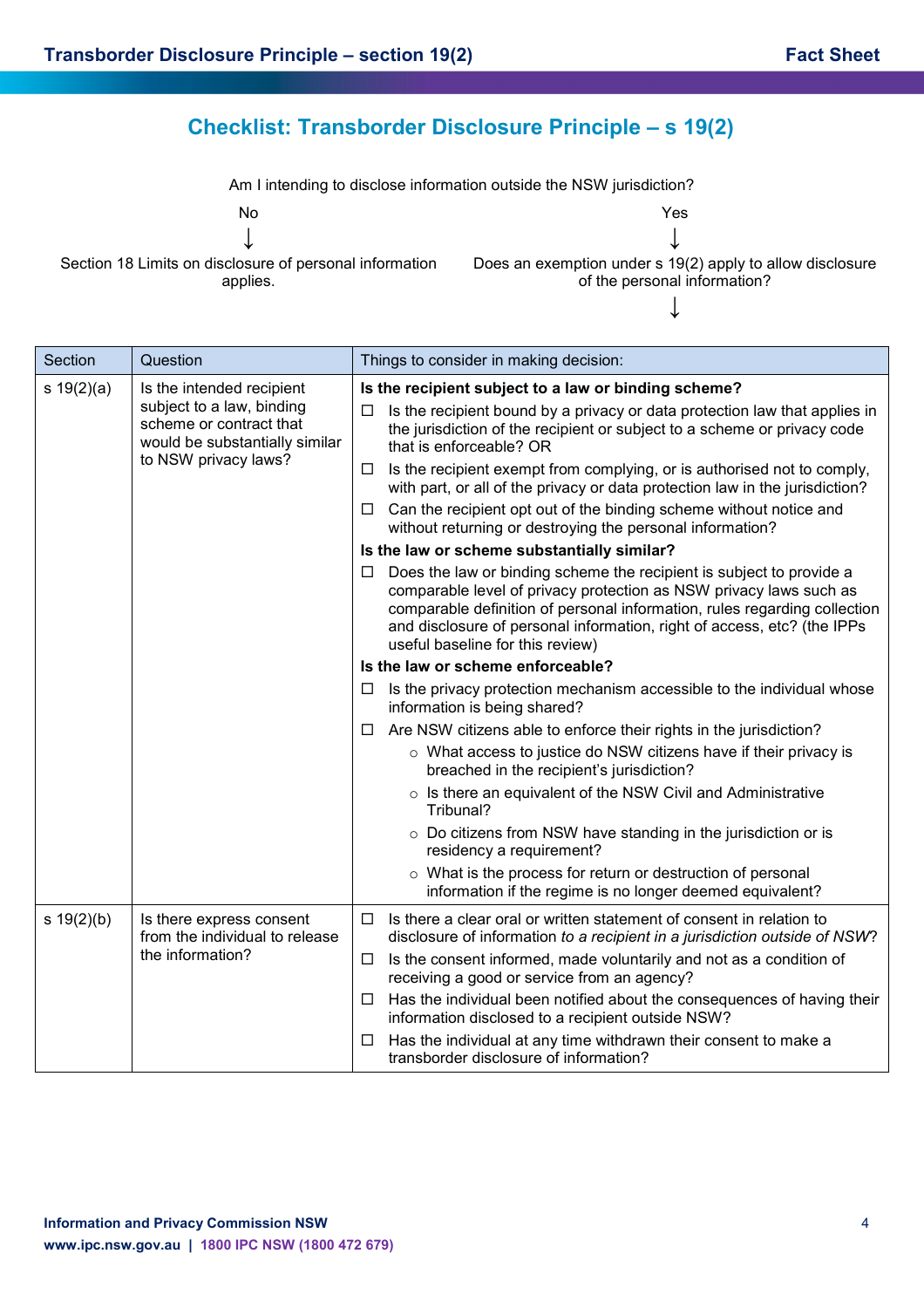| Section                                                      | Question                                                                                                                                                     | Things to consider in making decision:                                                                                                                                                     |
|--------------------------------------------------------------|--------------------------------------------------------------------------------------------------------------------------------------------------------------|--------------------------------------------------------------------------------------------------------------------------------------------------------------------------------------------|
| ss 19(2)(c)<br>and $(d)$                                     | Is disclosure necessary for<br>performance of a contract/or<br>pre-contractual measures in<br>the interests of the<br>individual?                            | Was/will a contract be entered into between the individual and the<br>□<br>agency for services? OR                                                                                         |
|                                                              |                                                                                                                                                              | $\Box$ Was/will a contract be entered into between the agency and a third<br>party in the interest of the individual?                                                                      |
|                                                              |                                                                                                                                                              | Is there a specific provision in the contract that requires, or grants<br>$\Box$<br>discretion to, the agency to disclose the type of personal information?                                |
|                                                              | Has a notice been provided to the individual prior to entering the<br>□<br>contract that a disclosure to a recipient outside NSW is likely to take<br>place? |                                                                                                                                                                                            |
|                                                              |                                                                                                                                                              | Does the fulfilment of the contract or a pre-contractual term require<br>□<br>information to be disclosed to another jurisdiction?                                                         |
| s 19(2)(e)<br>Is disclosure of benefit to the<br>individual? |                                                                                                                                                              | In disclosing the information to another jurisdiction will the individual<br>□<br>obtain a benefit from this disclosure?                                                                   |
|                                                              | Is it impracticable to obtain the consent of the individual to that<br>□<br>disclosure? (examples have been provided in the main body of this<br>Fact Sheet) |                                                                                                                                                                                            |
|                                                              |                                                                                                                                                              | Would consent likely to have been given (in the general course of<br>$\Box$<br>events given the benefit it would be unlikely that consent would be<br>withheld)?                           |
| $s \ 19(2)(f)$                                               | Is disclosure necessary to                                                                                                                                   | Is there a serious and imminent threat?<br>□                                                                                                                                               |
|                                                              | lessen/prevent a serious and<br>imminent threat?                                                                                                             | Will the disclosure of information prevent a serious and imminent threat<br>$\Box$<br>(e.g. prevent death, serious injury or illness)?                                                     |
| s 19(2)(g)                                                   | Have reasonable steps been                                                                                                                                   | What is reasonable in the circumstances? Consider:<br>$\Box$                                                                                                                               |
|                                                              | taken?                                                                                                                                                       | o The nature and sensitivity of personal information                                                                                                                                       |
|                                                              |                                                                                                                                                              | o The agency's previous relationship with the recipient and whether<br>there has been disclosure in the past                                                                               |
|                                                              |                                                                                                                                                              | o Possible consequences for an individual if the information is<br>mishandled                                                                                                              |
|                                                              |                                                                                                                                                              | o Existing safeguards implemented by the recipient to protect the<br>privacy of the disclosed information                                                                                  |
|                                                              |                                                                                                                                                              | Have contractual arrangements been entered into with the recipient?<br>□<br>(Suggested in the body of the Fact Sheet)                                                                      |
| s 19(2)(h)                                                   | Is the disclosure permitted or<br>required by law?                                                                                                           | Is the disclosure required or permitted by another law, whether a NSW<br>$\Box$<br>law or a law of the recipient's jurisdiction?                                                           |
|                                                              |                                                                                                                                                              | Is the disclosure required by a legal instrument (such as a court or a<br>□<br>subpoena) issued in NSW, or, in the recipient's jurisdiction showing an<br>intention to have effect in NSW? |